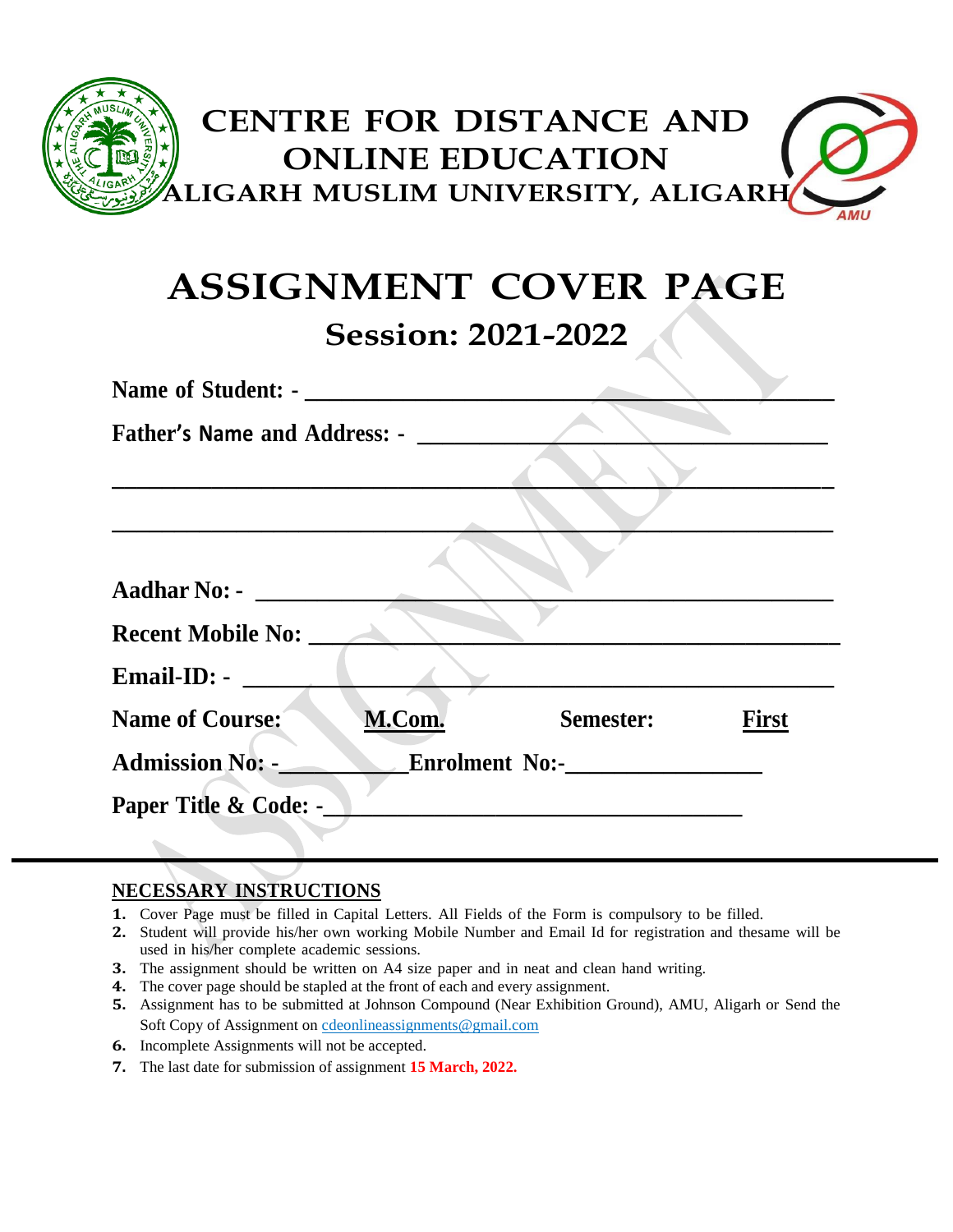## CENTRE FOR DISTANCE AND ONLINE EDUCATION Aligarh Muslim University, Aligarh Session: 2021-2022 M.Com, I-Semester MANAGERIAL ECONOMICS (CMM-1001)

Total Marks: **70** 

Attempt any three questions.

- **1.** What is Economics? Discuss the Central Problem of Economics?
- **2.** What do you mean law of variable proportions? Show graphically the behavior of this law in the three stages of production?
- **3.** Define and explain the concept of elasticity of demand.
- **4.** Write short notes on:
	- a. Perfect Competition b. Monopoly

### CENTRE FOR DISTANCE AND ONLINE EDUCATION Aligarh Muslim University, Aligarh Session: 2021-2022 M.Com, I-Semester MANAGEMENT CONCEPT (CMM-1002)

Ĭ

Total Marks: 70

Attempt any three questions.

- 1. What is management? Explain the functions of Management in detail.
- 2. Write short notes on:

**(a)** Behavioral Approach **(b)** Contingency Approach

- 3. Define Planning. Explain in detail the significance and limitations of planning.
- 4. Describe Decision Making. Explain the process of Decision Making.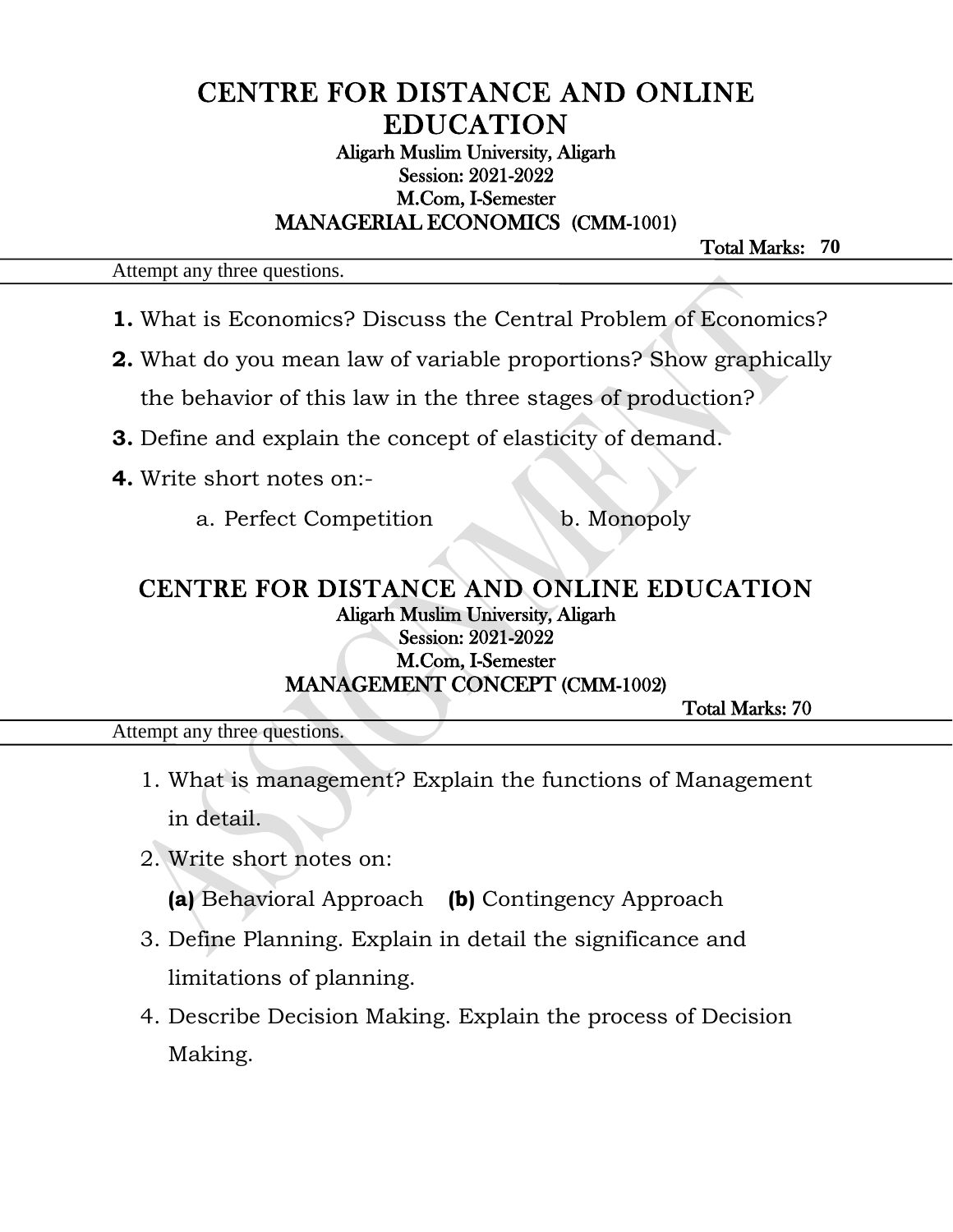### CENTRE FOR DISTANCE AND ONLINE EDUCATION Aligarh Muslim University, Aligarh Session: 2021-2022 M.Com, I-Semester QUANTITATIVE METHODS (CMM-1003)

Attempt any three questions.

Total Marks: 70

- 1. What are the different types of event? Explain with suitable example.
- 2. Write note on the following:
	- a. Permutation b. Combination
- 3. What is meant by Dispersion? Explain different methods of computing dispersion with their comparative usefulness.
- 4. "Index Numbers are devices for measuring differences in the magnitude of a group of related variables". Discuss this statement and point out the important uses of index numbers.

## **\*\*\*\*\*\*\*\*\*\*\*\*\*\*\*\*\*\*\*\*\*\*\*\*\*\***

## CENTRE FOR DISTANCE AND ONLINE EDUCATION Aligarh Muslim University, Aligarh Session: 2021-2022 M.Com, I-Semester FINANCIAL MANAGEMENT (CMM-1004)

Total Marks: 70

Attempt any three questions.

- **1.** What do you mean by Financial Management? State the importance of financial management.
- **2.** Examine critically the different approaches to the calculation of cost of equity capital.
- **3.** Discuss the various factors affecting the capital structure. Explain the capital structure theories.
- **4.** Critically evaluate the goals of maximization of profit and maximization of return on equity.